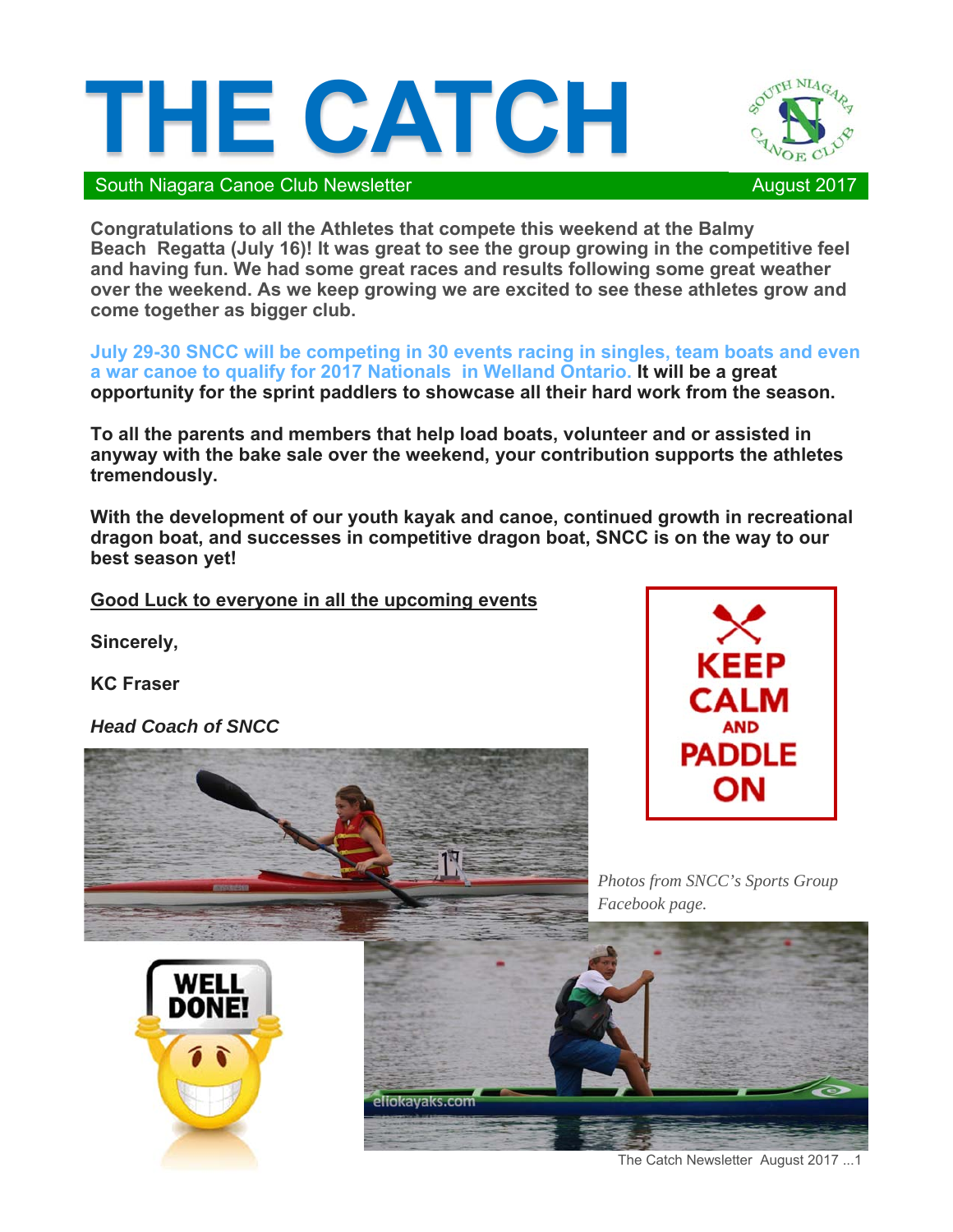### **More photos from the Balmy Beach Regatta**



The Catch Newsletter August 2017 ...2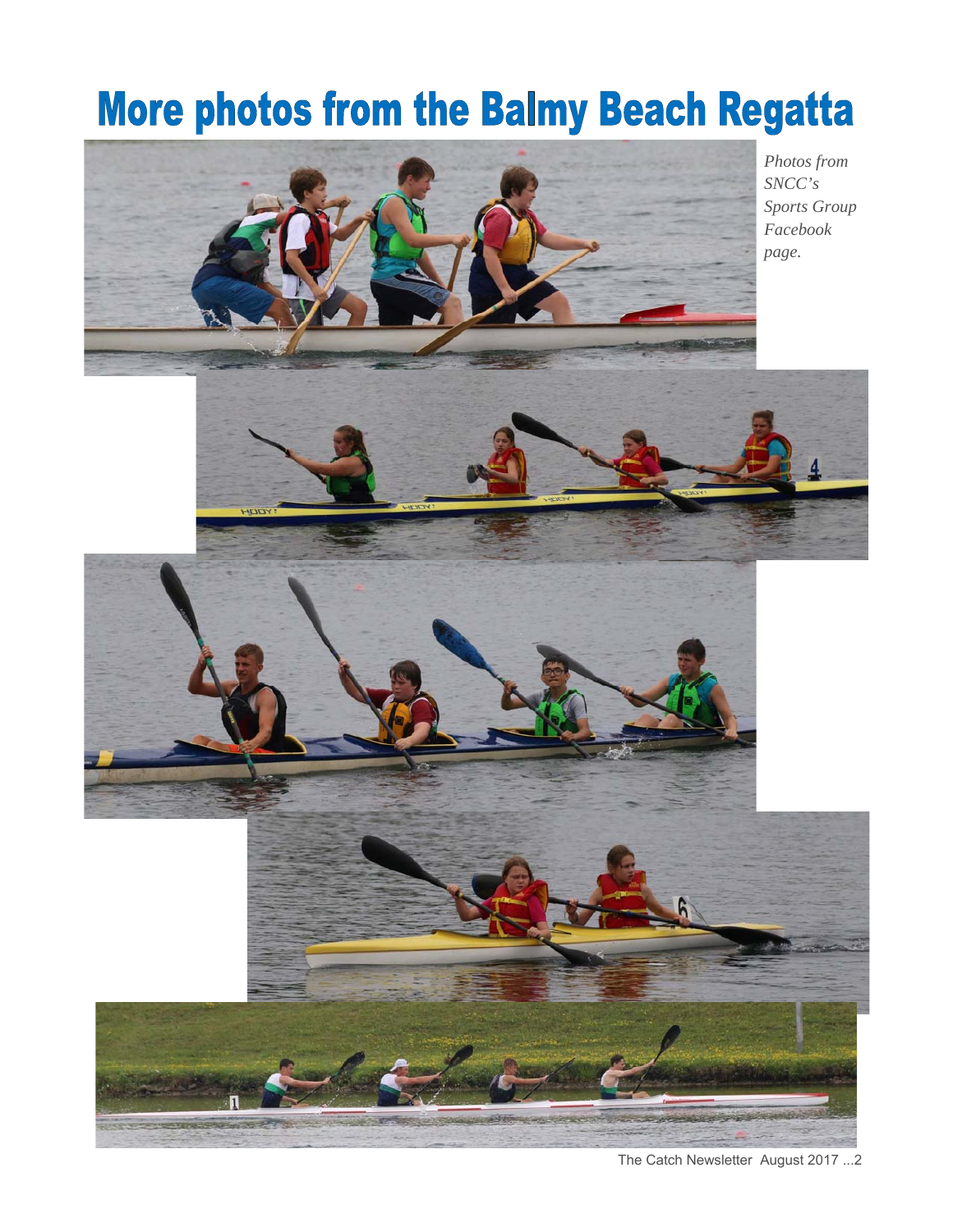## **Fundraiser to benefit the SNCC Canoe/Kayak Programs**





egg 3 – 5 days caterpillar 9 – 14 days









You can order from Brenda at: bngmonarchmotel@outlook.com or find her at recreational dragon boat practice at the Boathouse, Mondays and Wednesdays from 6:30-8:00pm

A portion of the proceeds will go towards Canoe/Kayak programs while a smaller portion will go to SNCC's general revenue. Brenda will provide you with care instructions for the caterpillar and a few days worth of caterpillar food. Milkweed will keep nicely in the fridge. After that, you will need to find milkweed for the caterpillar.



**Caterpillars will be available from Brenda until the end of August.** 



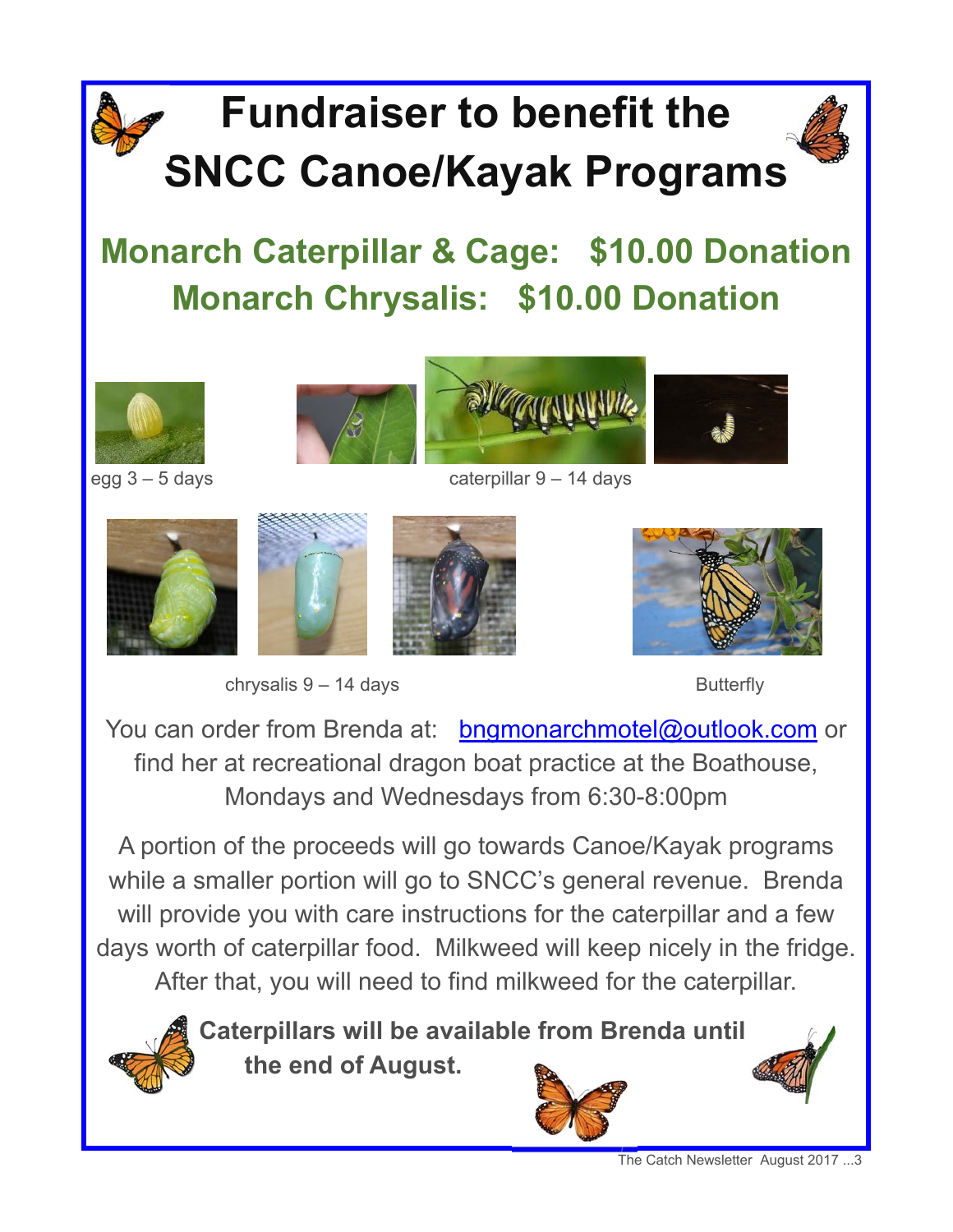# **News from our Crews: Warlocks**

#### *Photos and text from the Warlocks Facebook page:*

Many thanks to our partnership team for hosting our second training camp in preparation for the Canadian National Championships coming up in three weeks at the WIFC in Welland, Ontario. The weather cooperated, and there were many smiles and laughs combined with hard work.

Two training sessions and fitness testing Saturday, followed by a team dinner at a local watering hole. Sunday dawned bright and sunny, and got our final training session in before the clouds rolled in.

The best stories happen at camp, and our grand finale was watching our coaching team

"paddle" to shore  $\ddot{ }$  :) Video review by the team to follow!







The Catch Newsletter August 2017 ...4